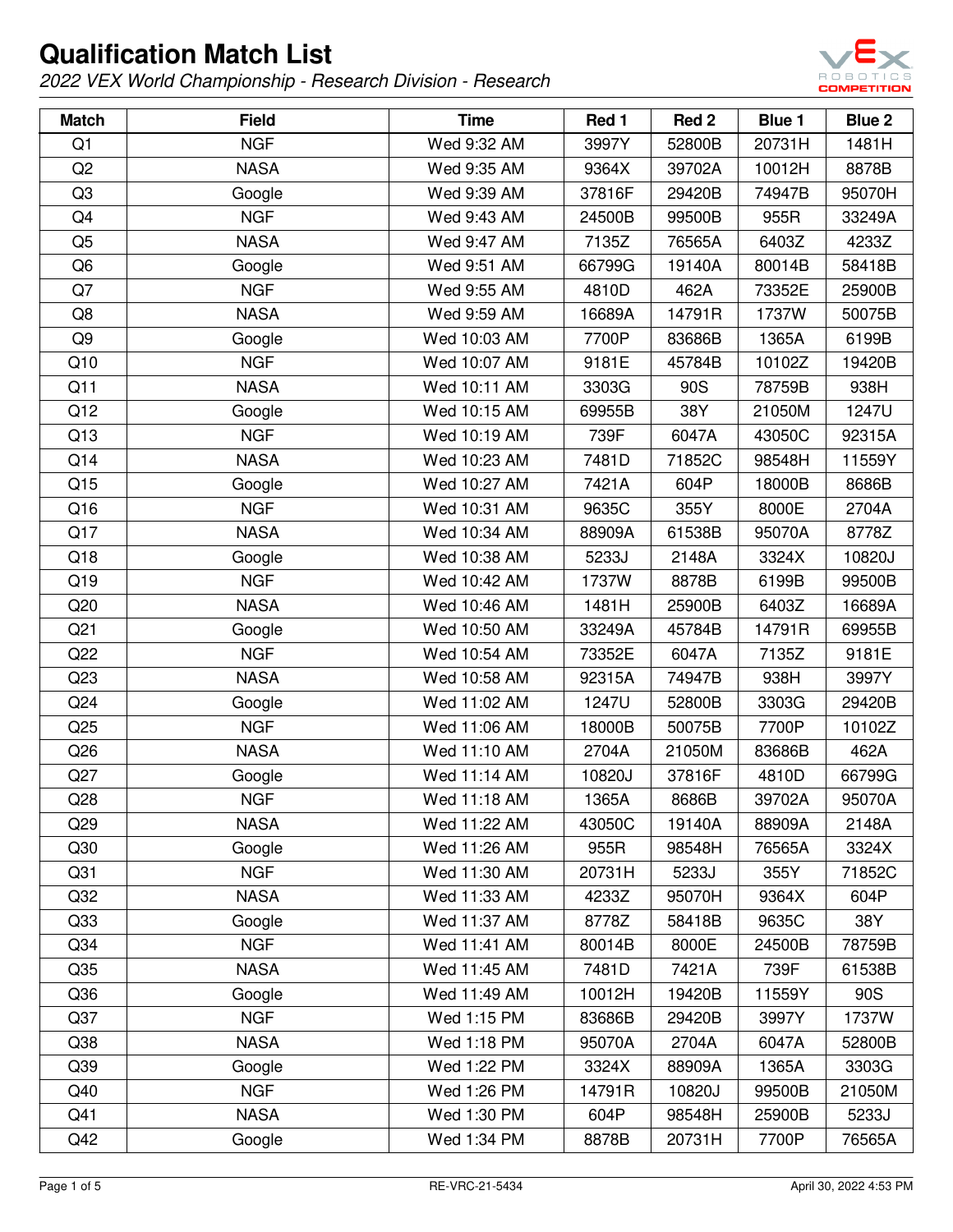

| <b>Match</b> | <b>Field</b> | <b>Time</b> | Red 1  | Red 2  | <b>Blue 1</b> | <b>Blue 2</b> |
|--------------|--------------|-------------|--------|--------|---------------|---------------|
| Q43          | <b>NGF</b>   | Wed 1:38 PM | 938H   | 24500B | 462A          | 1481H         |
| Q44          | <b>NASA</b>  | Wed 1:42 PM | 9364X  | 69955B | 37816F        | 80014B        |
| Q45          | Google       | Wed 1:45 PM | 8686B  | 90S    | 7135Z         | 8000E         |
| Q46          | <b>NGF</b>   | Wed 1:49 PM | 58418B | 4810D  | 45784B        | 7421A         |
| Q47          | <b>NASA</b>  | Wed 1:53 PM | 739F   | 11559Y | 18000B        | 73352E        |
| Q48          | Google       | Wed 1:57 PM | 4233Z  | 9181E  | 61538B        | 50075B        |
| Q49          | <b>NGF</b>   | Wed 2:01 PM | 74947B | 2148A  | 71852C        | 9635C         |
| Q50          | <b>NASA</b>  | Wed 2:05 PM | 10102Z | 43050C | 39702A        | 7481D         |
| Q51          | Google       | Wed 2:09 PM | 6199B  | 38Y    | 92315A        | 955R          |
| Q52          | <b>NGF</b>   | Wed 2:13 PM | 16689A | 19420B | 19140A        | 95070H        |
| Q53          | <b>NASA</b>  | Wed 2:16 PM | 66799G | 78759B | 355Y          | 1247U         |
| Q54          | Google       | Wed 2:20 PM | 6403Z  | 8778Z  | 33249A        | 10012H        |
| Q55          | <b>NGF</b>   | Wed 2:24 PM | 24500B | 83686B | 52800B        | 69955B        |
| Q56          | <b>NASA</b>  | Wed 2:28 PM | 18000B | 3324X  | 58418B        | 9364X         |
| Q57          | Google       | Wed 2:32 PM | 1481H  | 80014B | 29420B        | 21050M        |
| Q58          | <b>NGF</b>   | Wed 2:36 PM | 462A   | 9635C  | 9181E         | 7421A         |
| Q59          | <b>NASA</b>  | Wed 2:40 PM | 11559Y | 20731H | 2148A         | 14791R        |
| Q60          | Google       | Wed 2:43 PM | 10102Z | 1365A  | 76565A        | 938H          |
| Q61          | <b>NGF</b>   | Wed 2:47 PM | 25900B | 95070H | 43050C        | 955R          |
| Q62          | <b>NASA</b>  | Wed 2:51 PM | 7700P  | 5233J  | 4233Z         | 2704A         |
| Q63          | Google       | Wed 2:55 PM | 98548H | 92315A | 19140A        | 10820J        |
| Q64          | <b>NGF</b>   | Wed 2:59 PM | 10012H | 95070A | 1247U         | 1737W         |
| Q65          | <b>NASA</b>  | Wed 3:03 PM | 78759B | 7135Z  | 8778Z         | 19420B        |
| Q66          | Google       | Wed 3:07 PM | 6403Z  | 73352E | 604P          | 74947B        |
| Q67          | <b>NGF</b>   | Wed 3:11 PM | 6199B  | 33249A | 90S           | 355Y          |
| Q68          | <b>NASA</b>  | Wed 3:14 PM | 3997Y  | 3303G  | 739F          | 66799G        |
| Q69          | Google       | Wed 3:18 PM | 61538B | 8878B  | 4810D         | 8686B         |
| Q70          | <b>NGF</b>   | Wed 3:22 PM | 50075B | 71852C | 45784B        | 88909A        |
| Q71          | <b>NASA</b>  | Wed 3:26 PM | 16689A | 37816F | 7481D         | 6047A         |
| Q72          | Google       | Wed 3:30 PM | 99500B | 8000E  | 39702A        | 38Y           |
| Q73          | <b>NGF</b>   | Wed 3:34 PM | 9635C  | 25900B | 24500B        | 10102Z        |
| Q74          | <b>NASA</b>  | Wed 3:38 PM | 14791R | 10012H | 98548H        | 462A          |
| Q75          | Google       | Wed 3:41 PM | 21050M | 938H   | 52800B        | 9181E         |
| Q76          | <b>NGF</b>   | Wed 3:45 PM | 90S    | 1737W  | 2704A         | 19140A        |
| Q77          | <b>NASA</b>  | Wed 3:49 PM | 66799G | 92315A | 33249A        | 2148A         |
| Q78          | Google       | Wed 3:53 PM | 6199B  | 6403Z  | 18000B        | 5233J         |
| Q79          | <b>NGF</b>   | Wed 3:57 PM | 7700P  | 61538B | 69955B        | 73352E        |
| Q80          | <b>NASA</b>  | Wed 4:01 PM | 6047A  | 78759B | 8878B         | 74947B        |
| Q81          | Google       | Wed 4:05 PM | 8000E  | 9364X  | 20731H        | 3303G         |
| Q82          | <b>NGF</b>   | Wed 4:09 PM | 739F   | 8686B  | 83686B        | 45784B        |
| Q83          | <b>NASA</b>  | Wed 4:12 PM | 71852C | 95070H | 3324X         | 99500B        |
| Q84          | Google       | Wed 4:16 PM | 7421A  | 95070A | 50075B        | 29420B        |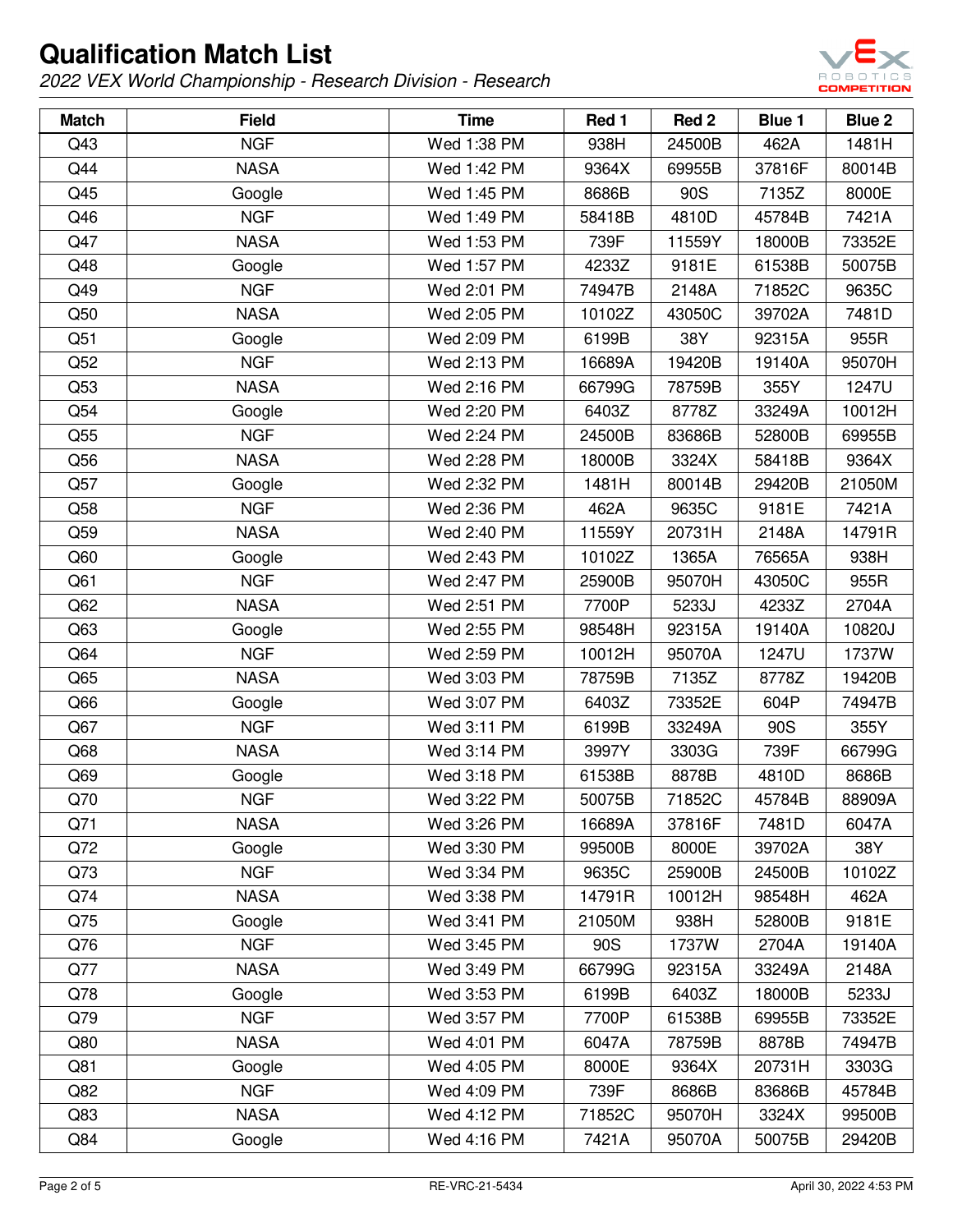

| <b>Match</b> | <b>Field</b> | <b>Time</b> | Red 1  | Red <sub>2</sub> | <b>Blue 1</b> | Blue 2 |
|--------------|--------------|-------------|--------|------------------|---------------|--------|
| Q85          | <b>NGF</b>   | Wed 4:20 PM | 88909A | 1481H            | 4810D         | 19420B |
| Q86          | <b>NASA</b>  | Wed 4:24 PM | 955R   | 80014B           | 7481D         | 8778Z  |
| Q87          | Google       | Wed 4:28 PM | 355Y   | 76565A           | 37816F        | 3997Y  |
| Q88          | <b>NGF</b>   | Wed 4:32 PM | 11559Y | 4233Z            | 43050C        | 38Y    |
| Q89          | <b>NASA</b>  | Wed 4:36 PM | 58418B | 7135Z            | 604P          | 1365A  |
| Q90          | Google       | Wed 4:39 PM | 39702A | 1247U            | 16689A        | 10820J |
| Q91          | <b>NGF</b>   | Wed 4:43 PM | 45784B | 462A             | 9364X         | 7700P  |
| Q92          | <b>NASA</b>  | Wed 4:47 PM | 3303G  | 8878B            | 6403Z         | 92315A |
| Q93          | Google       | Wed 4:51 PM | 29420B | 98548H           | 9635C         | 8686B  |
| Q94          | <b>NGF</b>   | Wed 4:55 PM | 19140A | 1481H            | 7421A         | 6199B  |
| Q95          | <b>NASA</b>  | Wed 4:59 PM | 90S    | 21050M           | 6047A         | 66799G |
| Q96          | Google       | Wed 5:03 PM | 69955B | 1737W            | 95070H        | 7481D  |
| Q97          | <b>NGF</b>   | Wed 5:07 PM | 33249A | 52800B           | 5233J         | 8000E  |
| Q98          | <b>NASA</b>  | Wed 5:10 PM | 1365A  | 8778Z            | 4233Z         | 4810D  |
| Q99          | Google       | Wed 5:14 PM | 73352E | 3324X            | 43050C        | 95070A |
| Q100         | <b>NGF</b>   | Wed 5:18 PM | 18000B | 955R             | 20731H        | 16689A |
| Q101         | <b>NASA</b>  | Wed 5:22 PM | 99500B | 74947B           | 25900B        | 11559Y |
| Q102         | Google       | Wed 5:26 PM | 19420B | 2148A            | 38Y           | 938H   |
| Q103         | <b>NGF</b>   | Wed 5:30 PM | 39702A | 3997Y            | 80014B        | 604P   |
| Q104         | <b>NASA</b>  | Wed 5:34 PM | 2704A  | 76565A           | 14791R        | 88909A |
| Q105         | Google       | Wed 5:37 PM | 10102Z | 78759B           | 61538B        | 71852C |
| Q106         | <b>NGF</b>   | Wed 5:41 PM | 355Y   | 10820J           | 83686B        | 58418B |
| Q107         | <b>NASA</b>  | Wed 5:45 PM | 9181E  | 1247U            | 24500B        | 739F   |
| Q108         | Google       | Wed 5:49 PM | 50075B | 7135Z            | 37816F        | 10012H |
| Q109         | <b>NGF</b>   | Wed 5:53 PM | 1365A  | 73352E           | 8000E         | 29420B |
| Q110         | <b>NASA</b>  | Wed 5:57 PM | 8778Z  | 45784B           | 8878B         | 98548H |
| Q111         | Google       | Wed 6:01 PM | 43050C | 7421A            | 69955B        | 20731H |
| Q112         | <b>NGF</b>   | Wed 6:05 PM | 7481D  | 6199B            | 95070A        | 4233Z  |
| Q113         | <b>NASA</b>  | Wed 6:08 PM | 18000B | 9635C            | 21050M        | 1737W  |
| Q114         | Google       | Wed 6:12 PM | 66799G | 52800B           | 39702A        | 71852C |
| Q115         | <b>NGF</b>   | Wed 6:16 PM | 604P   | 462A             | 61538B        | 76565A |
| Q116         | <b>NASA</b>  | Wed 6:20 PM | 38Y    | 9364X            | 739F          | 1481H  |
| Q117         | Google       | Wed 6:24 PM | 938H   | 95070H           | 10012H        | 80014B |
| Q118         | <b>NGF</b>   | Wed 6:28 PM | 25900B | 58418B           | 6047A         | 33249A |
| Q119         | <b>NASA</b>  | Wed 6:32 PM | 88909A | 10820J           | 7135Z         | 24500B |
| Q120         | Google       | Wed 6:35 PM | 50075B | 2148A            | 955R          | 355Y   |
| Q121         | <b>NGF</b>   | Wed 6:39 PM | 10102Z | 1247U            | 3324X         | 74947B |
| Q122         | <b>NASA</b>  | Wed 6:43 PM | 5233J  | 99500B           | 78759B        | 19140A |
| Q123         | Google       | Wed 6:47 PM | 4810D  | 2704A            | 9181E         | 3997Y  |
| Q124         | <b>NGF</b>   | Wed 6:51 PM | 11559Y | 16689A           | 3303G         | 8686B  |
| Q125         | <b>NASA</b>  | Wed 6:55 PM | 14791R | 92315A           | 90S           | 7700P  |
| Q126         | Google       | Wed 6:59 PM | 37816F | 83686B           | 19420B        | 6403Z  |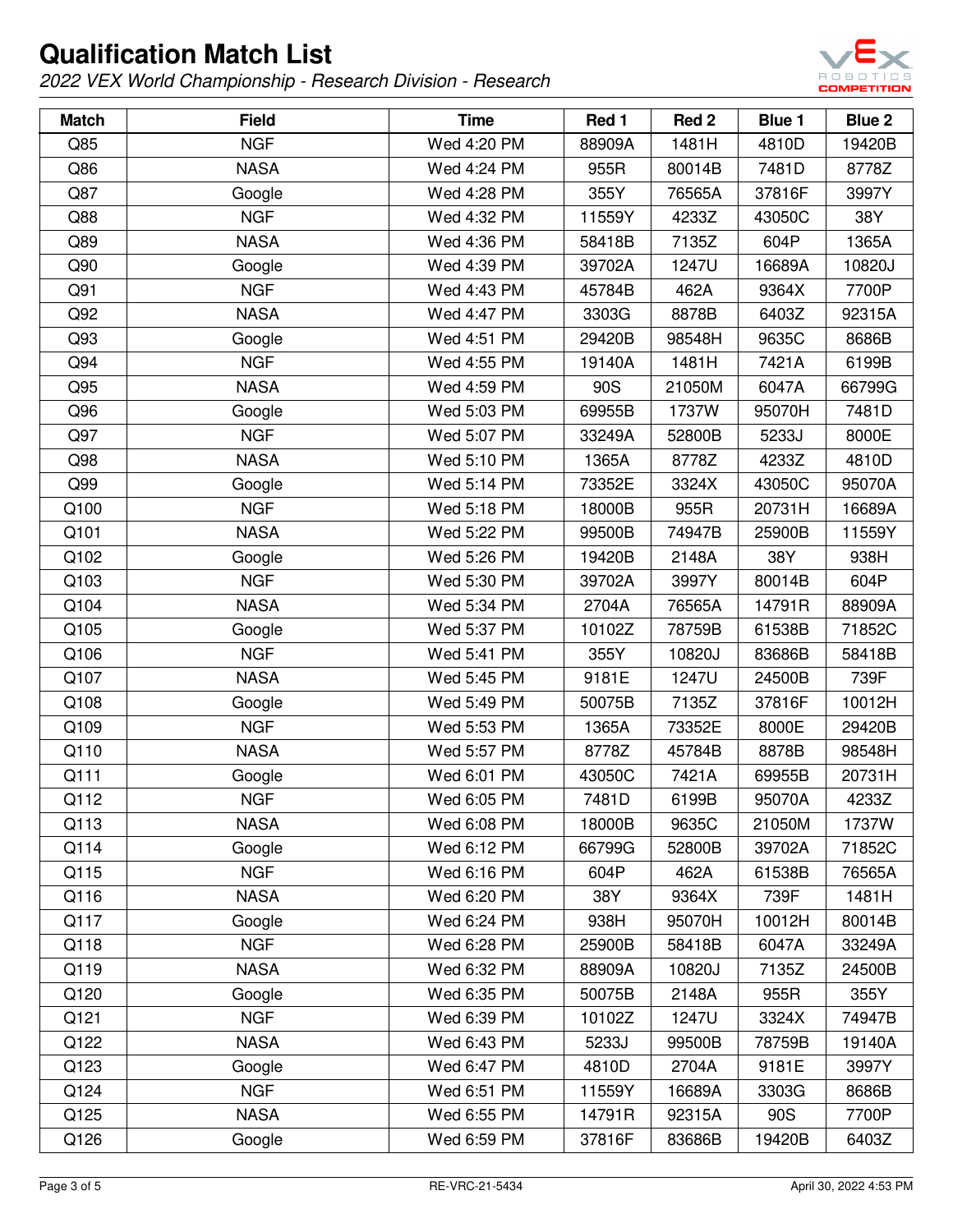

| <b>Match</b> | <b>Field</b> | <b>Time</b>  | Red 1  | Red <sub>2</sub> | <b>Blue 1</b> | Blue 2 |
|--------------|--------------|--------------|--------|------------------|---------------|--------|
| Q127         | <b>NGF</b>   | Thu 8:15 AM  | 7481D  | 1365A            | 18000B        | 25900B |
| Q128         | <b>NASA</b>  | Thu 8:18 AM  | 66799G | 69955B           | 1481H         | 8878B  |
| Q129         | Google       | Thu 8:22 AM  | 8000E  | 6199B            | 58418B        | 2148A  |
| Q130         | <b>NGF</b>   | Thu 8:26 AM  | 76565A | 43050C           | 52800B        | 50075B |
| Q131         | <b>NASA</b>  | Thu 8:30 AM  | 1737W  | 739F             | 10102Z        | 8778Z  |
| Q132         | Google       | Thu 8:34 AM  | 21050M | 4233Z            | 98548H        | 88909A |
| Q133         | <b>NGF</b>   | Thu 8:38 AM  | 355Y   | 10012H           | 16689A        | 73352E |
| Q134         | <b>NASA</b>  | Thu 8:42 AM  | 80014B | 74947B           | 5233J         | 14791R |
| Q135         | Google       | Thu 8:46 AM  | 6403Z  | 6047A            | 99500B        | 462A   |
| Q136         | <b>NGF</b>   | Thu 8:50 AM  | 4810D  | 20731H           | 92315A        | 95070A |
| Q137         | <b>NASA</b>  | Thu 8:54 AM  | 3303G  | 19140A           | 9635C         | 7135Z  |
| Q138         | Google       | Thu 8:58 AM  | 2704A  | 8686B            | 9364X         | 1247U  |
| Q139         | <b>NGF</b>   | Thu 9:02 AM  | 19420B | 3997Y            | 24500B        | 3324X  |
| Q140         | <b>NASA</b>  | Thu 9:06 AM  | 29420B | 61538B           | 10820J        | 45784B |
| Q141         | Google       | Thu 9:10 AM  | 938H   | 33249A           | 11559Y        | 83686B |
| Q142         | <b>NGF</b>   | Thu 9:14 AM  | 38Y    | 7700P            | 95070H        | 78759B |
| Q143         | <b>NASA</b>  | Thu 9:18 AM  | 71852C | 9181E            | 37816F        | 604P   |
| Q144         | Google       | Thu 9:22 AM  | 39702A | 955R             | 7421A         | 90S    |
| Q145         | <b>NGF</b>   | Thu 9:26 AM  | 50075B | 92315A           | 8000E         | 462A   |
| Q146         | <b>NASA</b>  | Thu 9:30 AM  | 99500B | 8778Z            | 18000B        | 355Y   |
| Q147         | Google       | Thu 9:34 AM  | 76565A | 739F             | 4810D         | 10012H |
| Q148         | <b>NGF</b>   | Thu 9:37 AM  | 69955B | 58418B           | 16689A        | 5233J  |
| Q149         | <b>NASA</b>  | Thu 9:41 AM  | 14791R | 9635C            | 6199B         | 19420B |
| Q150         | Google       | Thu 9:45 AM  | 74947B | 9364X            | 7481D         | 52800B |
| Q151         | <b>NGF</b>   | Thu 9:49 AM  | 95070H | 10102Z           | 33249A        | 7135Z  |
| Q152         | <b>NASA</b>  | Thu 9:53 AM  | 10820J | 6047A            | 4233Z         | 1481H  |
| Q153         | Google       | Thu 9:57 AM  | 95070A | 19140A           | 955R          | 938H   |
| Q154         | <b>NGF</b>   | Thu 10:01 AM | 80014B | 38Y              | 3303G         | 9181E  |
| Q155         | <b>NASA</b>  | Thu 10:05 AM | 24500B | 29420B           | 66799G        | 43050C |
| Q156         | Google       | Thu 10:09 AM | 7421A  | 8878B            | 1247U         | 25900B |
| Q157         | <b>NGF</b>   | Thu 10:13 AM | 6403Z  | 90S              | 1365A         | 71852C |
| Q158         | <b>NASA</b>  | Thu 10:17 AM | 604P   | 20731H           | 78759B        | 88909A |
| Q159         | Google       | Thu 10:21 AM | 98548H | 2148A            | 61538B        | 83686B |
| Q160         | <b>NGF</b>   | Thu 10:25 AM | 7700P  | 3997Y            | 21050M        | 8686B  |
| Q161         | <b>NASA</b>  | Thu 10:29 AM | 1737W  | 3324X            | 39702A        | 11559Y |
| Q162         | Google       | Thu 10:33 AM | 37816F | 73352E           | 2704A         | 45784B |
| Q163         | <b>NGF</b>   | Thu 10:37 AM | 355Y   | 52800B           | 92315A        | 95070H |
| Q164         | <b>NASA</b>  | Thu 10:41 AM | 9181E  | 33249A           | 9364X         | 95070A |
| Q165         | Google       | Thu 10:45 AM | 43050C | 462A             | 58418B        | 8878B  |
| Q166         | <b>NGF</b>   | Thu 10:49 AM | 16689A | 24500B           | 7421A         | 38Y    |
| Q167         | <b>NASA</b>  | Thu 10:53 AM | 71852C | 18000B           | 6047A         | 4810D  |
| Q168         | Google       | Thu 10:56 AM | 61538B | 25900B           | 19140A        | 14791R |